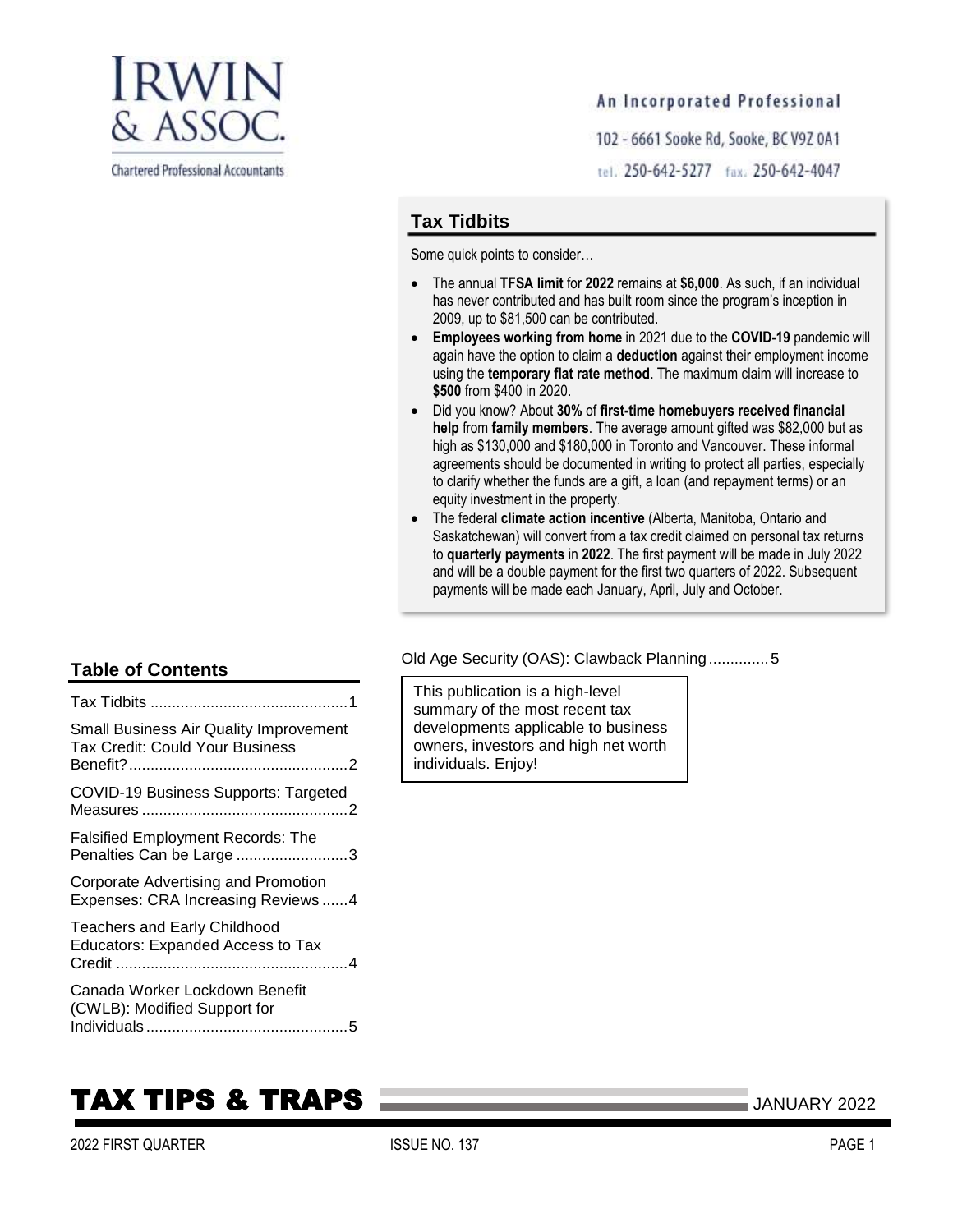# <span id="page-1-0"></span>**Small Business Air Quality Improvement Tax Credit: Could Your Business Benefit?**

The December 14, 2021 **Economic and Fiscal Update** proposed a temporary **refundable small businesses air quality improvement tax credit** of **25%** on eligible air quality improvement expenses incurred by small businesses to make **ventilation** and **air filtration** systems safer and healthier.

claim to be shared among all affiliated entities. The \$10,000 and \$50,000 limits apply to expenditures over all years (since the beginning of the program) rather than to each particular taxation year.

### Eligible entity

The credit is available to **qualifying corporations**, **partnerships** and **individuals** other than trusts. A qualifying corporation is a Canadian-controlled private corporation (CCPC) that has (in combination with associated corporations) less than \$15 million in **taxable capital employed** in Canada.

### Qualifying expenditures

To qualify, expenditures must be made for a **qualifying location** in Canada used by the entity in its ordinary commercial activities.

### Claiming the credit

Expenses incurred September 1 - December 31, 2021 are claimed in the entity's first tax year that ends on or after January 1, 2022, while expenses incurred January 1 - December 31, 2022 are claimed in the tax year in which the expenditure was incurred.

The credits are taxable in the taxation year in which they are claimed.

**ACTION:** Maintain and provide us with any receipts for amounts expended that may benefit from this tax credit.

### <span id="page-1-1"></span>**COVID-19 Business Supports: Targeted Measures**

In the Fall of 2021, the government **revised several business supports** provided due to the COVID-19 pandemic.

The changes include extending the **Canada Recovery Hiring Program** (CRHP) to May 7, 2022 and increasing the subsidy rate to 50%. The **wage and rent subsidies** under the previous Canada Emergency Wage Subsidy (CEWS) and the Canada Emergency Rent Subsidy (CERS) are also being modified to provide much **more targeted support** to assist the hardest-hit businesses and those in the tourism and hospitality sector and extended to May 7, 2022.

The credit will be available for **qualifying expenditures** between **September 1, 2021 and December 31, 2022** related to the purchase or upgrade of mechanical heating, ventilation and air conditioning (HVAC) systems, and the purchase of standalone devices designed to filter air using high-efficiency particulate air (HEPA) filters, up to a maximum of **\$10,000 per location**. There is also a \$50,000 maximum

> While the base rules for the wage and rent subsidies under the more targeted approach are similar to the previous CEWS and CERS rules, there are some changes.

**Both** the **wage subsidy** and the **rent subsidy** are available under any of the following **three gateways**:

- **Hardest-Hit Business Recovery Program** available to entities with a prior year revenue decline and a current period revenue decline of at least 50%;
- **Tourism and Hospitality Recovery Program** available to qualifying tourism or hospitality entities with a prior year revenue decline and a current period revenue decline of at least 40%; and
- **Local Lockdown Program** available for businesses in all sectors, subject to a qualifying public health restriction, with a current revenue decline of at least 40% (25% in some periods).

Hardest-Hit Business Recovery Program (HBRP) **Eligibility** for the **HBRP** would require **revenue declines** of **at least 50%** for both of the following:

- 1. the **current month** (determined under the existing CEWS and CERS rules); and
- 2. the **average** of the **first 13 CEWS periods** (March 15, 2020 to March 13, 2021), referred to as the **12-month revenue decline**.

The **12-month revenue decline** would be calculated as the **average** of **all** revenue decline **percentages from March 2020 to**  February 2021 (claim periods 1-13, excluding either claim period 10 or 11, which used the same comparative periods). Any periods in which an entity was **not carrying on** its **ordinary operations** for reasons other than a public health restriction (for example, because it is a seasonal business) would be **excluded** from this calculation.

# TAX TIPS & TRAPS JANUARY <sup>2022</sup>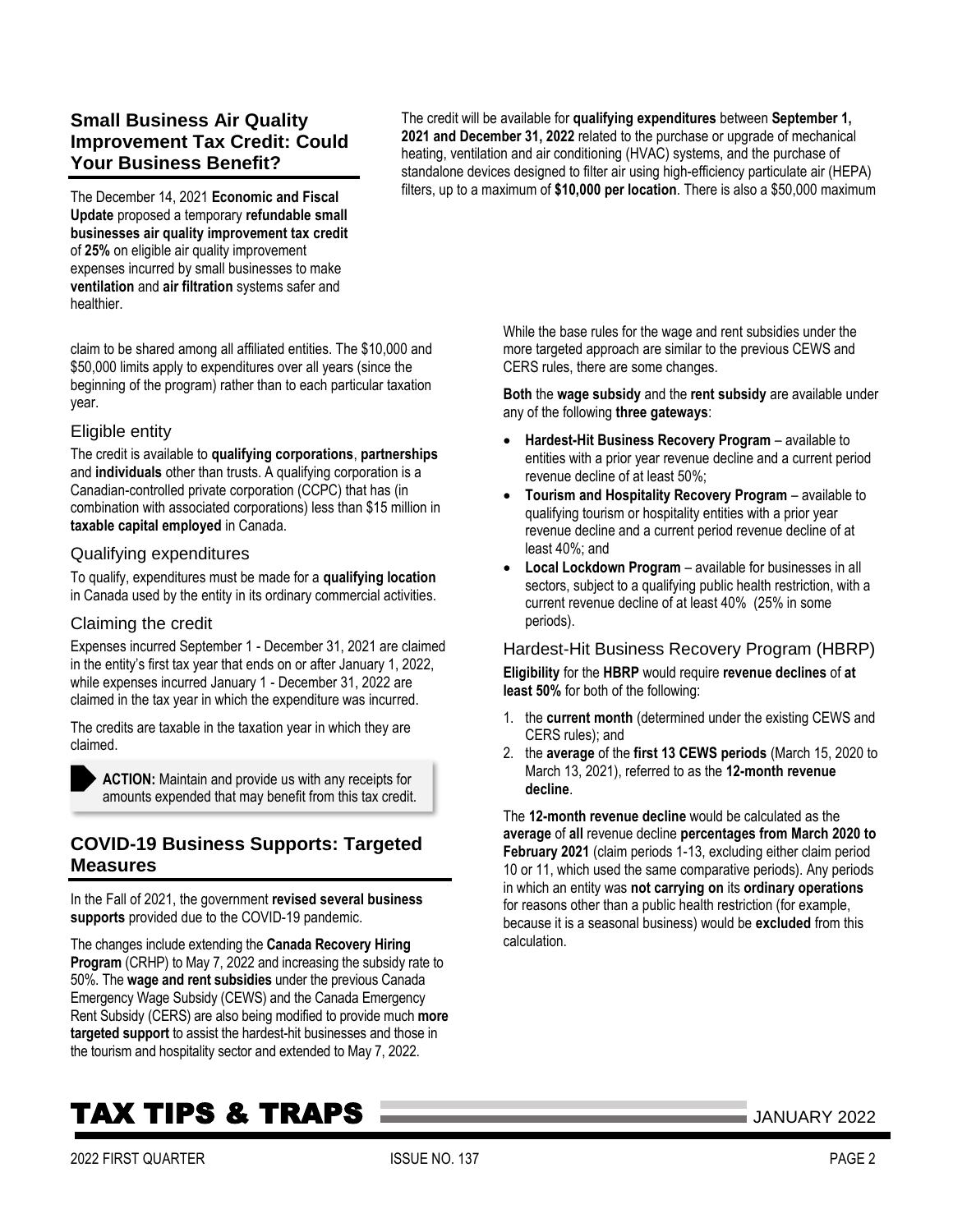The HBRP would be based on the **qualifying remuneration** (the same amounts previously eligible for CEWS) and **qualifying rent expense** (the same amounts previously eligible for CERS) at a rate based on the **current-month revenue decline**. At the **minimum** revenue decline of 50%, the subsidy would be **10%**, rising to a **maximum** of **50%** where the revenue decline is 75% or more. These subsidy rates would be halved for periods after March 12, 2022.

The rates are summarized in the chart below:

| Hardest-Hit Business Recovery Program (HBRP) Subsidy<br>Rates |                                                                                                                                   |                                                                                                                                   |  |
|---------------------------------------------------------------|-----------------------------------------------------------------------------------------------------------------------------------|-----------------------------------------------------------------------------------------------------------------------------------|--|
| Current-month<br>revenue decline                              | <b>Periods 22 - 26</b><br>October 24, 2021<br>to March 12, 2022                                                                   | <b>Periods 27 - 28</b><br>March 13, 2022 to<br>May 7, 2022                                                                        |  |
| 75% and over                                                  | 50%                                                                                                                               | 25%                                                                                                                               |  |
| $50 - 74%$                                                    | $10% +$ (revenue<br>decline-50%) x<br>1.6<br>$(e.g., 10\% + (60\%)$<br>revenue decline -<br>$50\%$ ) x 1.6 = 26%<br>subsidy rate) | 5% + (revenue<br>decline $-50%$ ) x<br>0.8<br>$(e.g., 5\% + (60\%)$<br>revenue decline -<br>$50\%$ ) x 0.8 = 13%<br>subsidy rate) |  |
| $0 - 49%$                                                     | 0%                                                                                                                                | <b>0%</b>                                                                                                                         |  |

**Lockdown support** would **also** be available as under the previous CERS rules.

### Tourism and Hospitality Recovery Program (THRP)

The THRP would target the **tourism and hospitality** sector, with examples including hotels, restaurants, bars, festivals, travel agencies, tour operators, convention centres, providers of cultural activities and convention and trade show organizers.

**Eligibility** for the **THRP** would require **revenue declines** of **at least 40%** for both of the following:

- 1. the **current month** (determined under the existing CEWS and CERS rules); and
- 2. the **average** of the **first 13 CEWS periods** (March 15, 2020 to March 13, 2021), referred to as the **12-month revenue decline** (calculated in the same way as the HBRP).

At the **minimum** revenue decline of 40%, the subsidy would be **40%**, equal to the revenue decline, rising to a **maximum** of **75%** where the revenue decline is 75% or more. These subsidy rates would be halved for periods after March 12, 2022.

The rates are summarized in the chart below:

**Tourism and Hospitality Recovery Program (THRP) Subsidy Rates**

| Current-month<br>revenue decline | <b>Periods 22 - 26</b><br>October 24, 2021<br>to March 12, 2022 | <b>Periods 27 - 28</b><br>March 13, 2022 to<br>May 7, 2022 |
|----------------------------------|-----------------------------------------------------------------|------------------------------------------------------------|
| 75% and over                     | 75%                                                             | 37.5%                                                      |
| $40 - 74%$                       | revenue decline                                                 | 1/2 of revenue<br>decline                                  |
| $0 - 39%$                        | 0%                                                              | 0%                                                         |

**Lockdown support** would **also** be available as under the previous CERS rules.

### Increased cap on qualified rent expense

Under CERS, qualified **rent expenses** were **limited** to \$75,000 per location and an **aggregate of \$300,000** for **all locations** within an **affiliated group**. The **aggregate monthly cap** is **increased** from \$300,000 to **\$1,000,000** for rent subsidies under the new gateway.

### Local Lockdown Program

**Organizations** that are subject to a **public health restriction** are proposed to be **eligible for support** at the **same rates** applicable for the **THRP** (see above), **regardless of sector**.

The base rules require having one or more **locations subject** to a **public health restriction** lasting for **at least seven days** in the current claim period that requires them to **cease activities** that accounted for **at least 25%** of total **revenues** during the prior reference period. This would **not require** meeting the **12-month revenue decline**, only a current-month decline. It would be available to **all affected organizations**, regardless of sector.

Special rules were introduced to provide expanded access to this program from December 19, 2021 to February 12, 2022. The expansion allows entities to qualify if they are subject to a capacity-limiting public health restriction of 50% or more. In

**ACTION:** Targeted wage and rent subsidies are still available to those particularly hard-hit entities or those in the tourism and hospitality industry. Ensure to apply if eligible.

addition, the current-month revenue decline threshold is reduced to 25% (from 40%).

# <span id="page-2-0"></span>**Falsified Employment Records: The Penalties Can be Large**

With numerous COVID-19 benefits being based on **employment** and remuneration levels, the federal government has likely become increasingly concerned with **falsified employment records**. However, this is not a new issue. In particular, the government already has experience dealing with **false records** used to increase access to **employment insurance** (EI) benefits.

# TAX TIPS & TRAPS JANUARY <sup>2022</sup>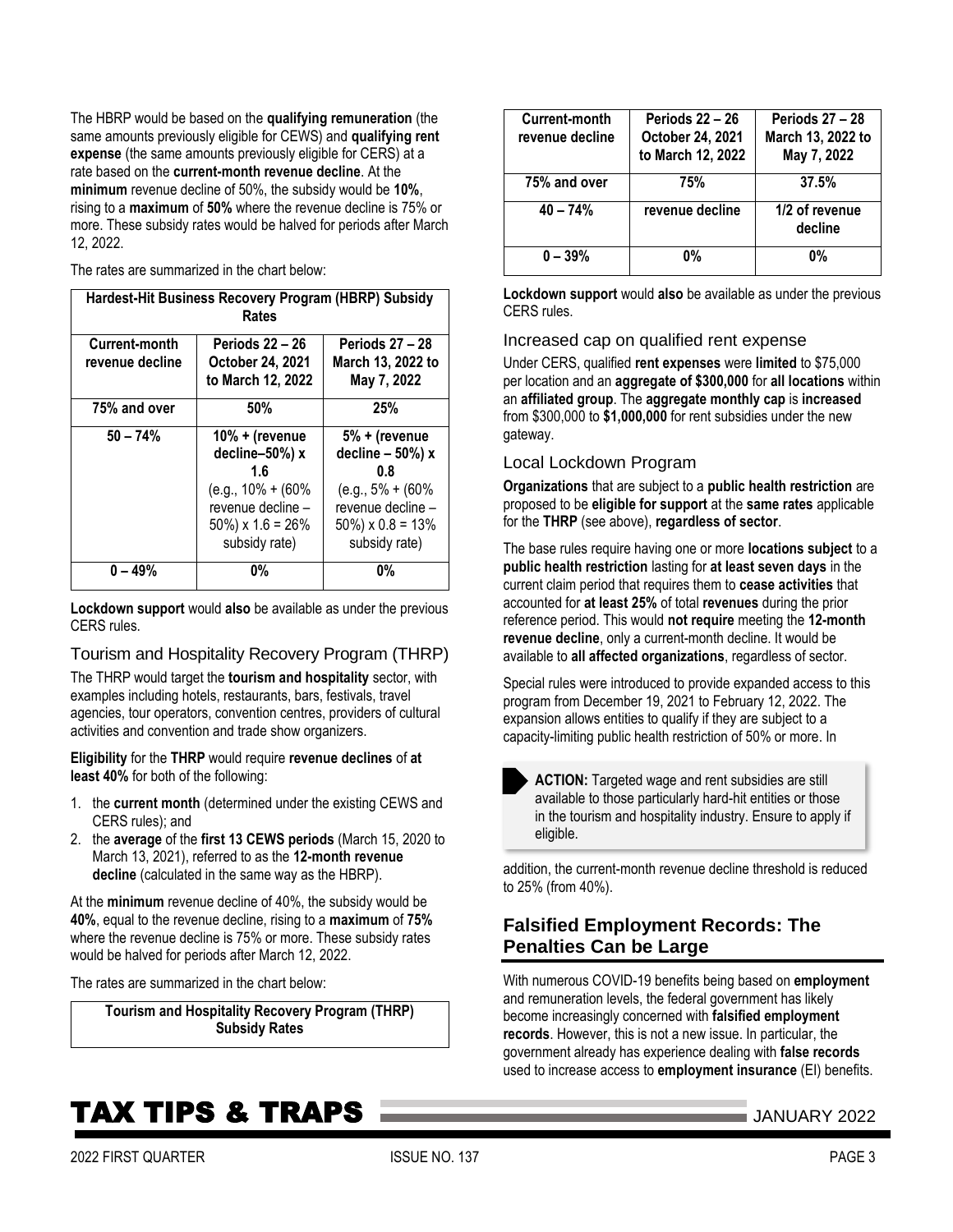Employers can face **penalties of up to the greater of \$12,000** and the total of **all claimants' penalties** in relation to the offences. In addition, false claims by the applicant would result in an **increased number of required hours** to qualify for EI benefits in the future, with the specific number dependent on the value of the EI overpayment.

A September 14, 2021 **Federal Court case** addressed a **\$15,277 penalty** that was assessed for a single employee's records.

In respect of COVID-19 subsidies, employers may be subject to **penalties** including the following:

- **loss of all CEWS, CERS and CRHP benefits** for the period **plus a 25% penalty** for manipulations of **revenue**;
- **loss of all CRHP benefits** for the period **plus a 25% penalty** for manipulations of **remuneration**;
- **gross negligence penalties** of **50%** of any applicable disallowed claims;
- third-party **penalties to advisors** equal to their **compensation** from the employer **plus as much as \$100,000** in situations of culpable conduct; and/or
- in the extreme, **criminal liability** for false statements, attracting penalties of up to **200%** of the excessive claim and potential imprisonment for upwards of **five years**.

**ACTION:** Maintain supporting employment activity documentation as the government will be looking for situations in which employment records were falsified.

# <span id="page-3-0"></span>**Corporate Advertising and Promotion Expenses: CRA Increasing Reviews**

Over the past few years, CRA has taken a **targeted approach** in reviewing amounts claimed under **specific lines** (based on the type of claim) of a **corporate tax return**. Various projects conducted included reviews of **professional fees**, **travel expenses** and the **purchase** of **certain vehicles.**

CRA has recently focused their efforts on **advertising and promotion expenses** claimed by corporations. As part of this most recent project, CRA is asking for the following:

- a **detailed list of the transactions** (or the general ledger entries) related to the **expenses**; and
- a **copy** of the **invoices** and **receipts** for the **ten largest transactions** included in the expenses.

While there are many reasons to obtain this type of information, CRA may be analyzing **whether** any amounts deducted were **personal**, **not wholly or partially deductible**, or should have been **capitalized**. For example, provided no exceptions are available, amounts paid for food, beverages or entertainment are only 50% deductible to the corporation. Also, green fees for golf and membership fees in a golf club are not deductible regardless of whether they are incurred for business purposes.

# <span id="page-3-1"></span>**Teachers and Early Childhood Educators: Expanded Access to Tax Credit**

The **eligible educator school supply tax credit** is a refundable tax credit that allows **teachers and early childhood educators** to claim up to \$1,000 for **amounts** expended (for which no allowance or reimbursement was provided) for **supplies** and some **durable goods** used to **teach** or facilitate students' **learning**. Individuals

**ACTION:** Be aware that additional CRA activity in these areas could result in extra time and administrative costs.

must have a **certificate** from their employer attesting to the eligibility of their expenses for the year.

### Shift to online learning

In an October 19, 2021 **Technical Interpretation**, CRA stated that if a **shift** has been made **to** an **online classroom** due to **COVID-19**, supplies consumed could **still** be **eligible** for the educator school supply tax credit.

### Enhancements to the credit

The government has proposed to **enhance** the eligible educator school supply tax credit to **25% of eligible supplies** from the existing 15% credit and **expand** the list of **durable goods** eligible for the credit, both effective for 2021 tax years. The **limit** of **\$1,000** of eligible supplies remains **unchanged**.

The expanded list of **durable goods** includes all of the following (the first four items were previously allowed, while the other items have been added for 2021 and onwards):

- books;
- games and puzzles;
- containers (such as plastic boxes or banker boxes);
- educational support software;
- **calculators** (including graphing calculators);
- external **data storage** devices;
- **web cams**, microphones and headphones;
- multimedia **projectors**;
- **wireless pointer** devices;
- **electronic** educational **toys**;
- digital **timers**;
- **speakers**;
- **video streaming devices**;
- **printers**; and

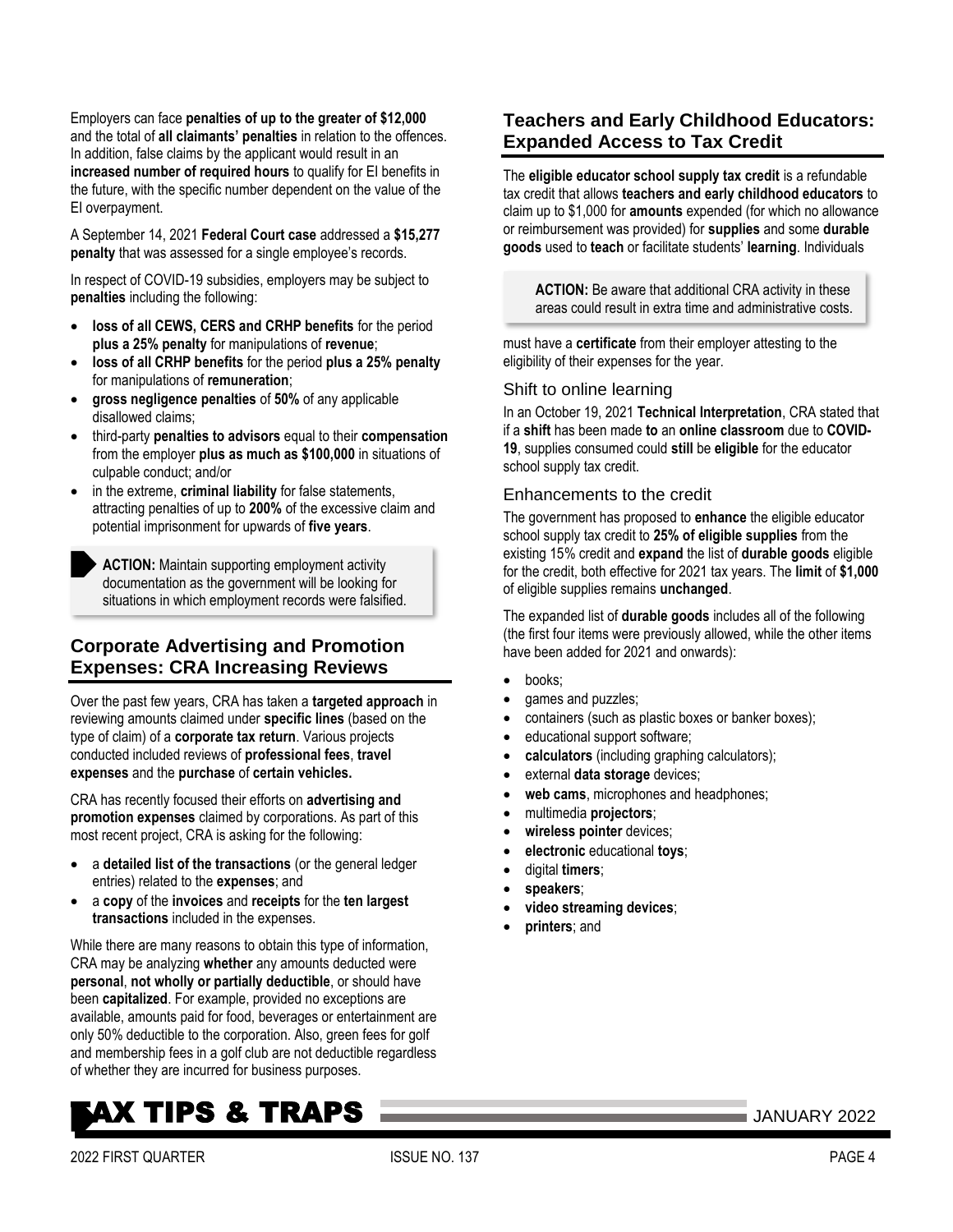**laptop, desktop and tablet computers**, provided that none of these items are made available to the eligible educator by their employer for use outside of the classroom.

**ACTION:** Ensure to provide receipts for amounts expended by teachers and early childhood educators based on the expanded list of eligible expenses for the credit.

# <span id="page-4-0"></span>**Canada Worker Lockdown Benefit (CWLB): Modified Support for Individuals**

The CWLB provides a **\$300 per week** benefit to **employees and self-employed persons** unable to work due to a **public health restriction** lasting at least **seven consecutive days**. It will apply **only to regions designated** by the federal government as eligible in the period. This would be in regions where provincial or territorial governments have introduced **capacity-limiting restrictions of 50% or more**. CRA posted [a webpage](https://www.canada.ca/en/revenue-agency/services/benefits/worker-lockdown-benefit/cwlb-regional-lockdowns.html) listing designated regions. As of January 11, 2022, Saskatchewan was the only region with no eligibility. Quebec and Northwest territories had certain regions eligible, while all the remaining provinces and territories had all regions eligible for at least some periods.

To be eligible, the **applicant must** also meet the **following criteria**:

- **SIN** have a valid social insurance number;
- **Age** be at least 15 years of age on the first day of the week;
- **Residency** be resident and present in Canada during the week;
- **Tax return filed** have filed a 2020 income tax return;
- **Prior earnings** have had, for 2020, or in the 12 months preceding the day on which they make the application, a total income of **at least \$5,000** from employment, self-employment, parental benefits, Canada Emergency Response Benefits (CERB), Canada Recovery Benefits (CRB) or income prescribed by legislation. For 2022 claims, the additional option of using 2021 income will be available;
- **Current benefits** no benefits are available for the same period with respect to EI, provincial parental benefits, the Canada recovery caregiving benefit or the Canada recovery sickness benefit; and
- **Loss of income** the individual must either have:
	- o **lost their employment** during the lockdown period and been unemployed during the week;
	- o been **unable to perform** the **self-employment activities** they normally performed immediately before the lockdown period; or

o their **average weekly income declined** by **at least 50%** compared to their total average weekly employment and self-employment income for 2020 or the 12 months preceding the application (for 2022 claims, the additional option of using average weekly income for 2021 will be available).

Applicants who have **voluntarily ceased to work**, unless the cessation was reasonable, or **failed to return to work** when possible and reasonable to do so, are **ineligible**. Similar to the Canada Recovery Benefit, individuals will be **ineligible** for benefits during **mandatory quarantine or self-isolation** following a return from **international travel**. Where the inability to work results from a **refusal** to comply with a requirement to be **vaccinated against COVID-19**, the individual will be **ineligible**.

Where an individual received CWLB in 2021, their **benefits** will be **reversed** if they **do not file** their **2021 income tax return** by December 31, 2022. Similarly, an individual receiving CWLB benefits in 2022 will **lose entitlement** if they **do not file** their **2021 and 2022 income tax returns** by December 31, 2023.

**Applications** for benefits must be filed by the later of February 16, 2022, or **60 days** from the **end** of the **claim week**.

**ACTION:** If you are eligible, ensure to make a timely claim. Also, if eligible, ensure your 2020 personal tax return was filed, and your 2021 return is filed to avoid required repayments.

# <span id="page-4-1"></span>**Old Age Security (OAS): Clawback Planning**

Individuals who normally receive **OAS are occasionally surprised** when some OAS is subject to a special tax (commonly referred to as a "clawback") with their T1 tax filings due to **high earnings**. In particular, OAS is clawed back at a rate of 15% of adjusted income (AI) received in that year over an indexed threshold amount.

The current and upcoming **threshold amounts** are \$79,845 (2021) and \$81,761 (2022). If receiving **maximum OAS in 2021**  (assuming no changes for items like deferred application, being over age 75, etc.), the full amount will be clawed back if 2021 AI is **\$129,757** or higher.

AI is **net income** before the deduction of any clawback with a few modifications, such as removal of Registered Disability Savings Plan (RDSP) income inclusions.

OAS payments starting in July are subject to withholdings based on AI of the prior calendar year. If it is known that AI for the current year will be **less than that of the prior year**, Form **T1213(OAS)** can be filed to request **reduced** withholdings.

# **TAX TIPS & TRAPS MEDICINE AND AN USE OF STANDARY 2022**